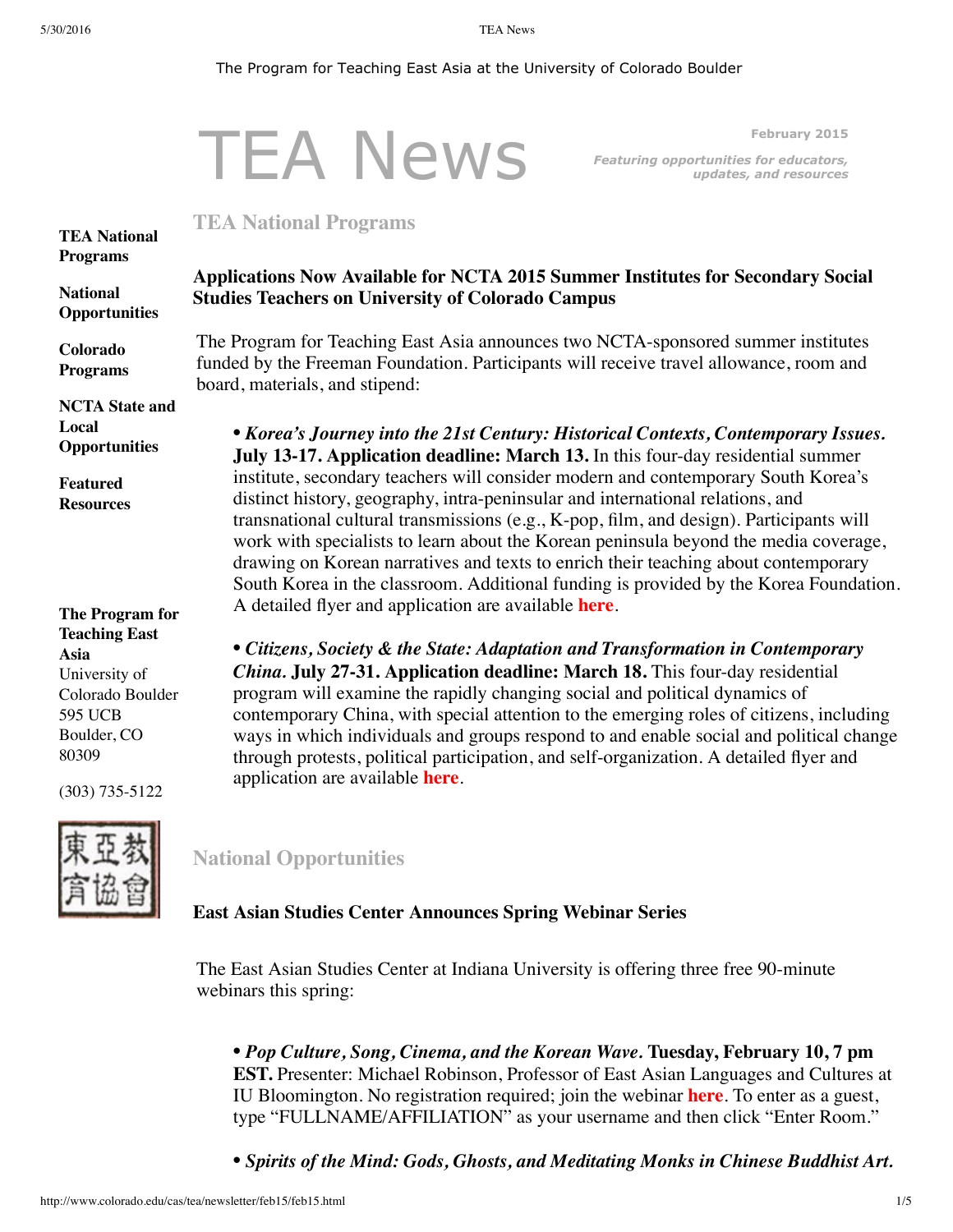**Monday, March 16, 7 pm EST.** Presenter: Phillip Bloom, Assistant Professor of Art History at IU Bloomington. No registration required; join the webinar **[here](https://connect.iu.edu/mar16/)** and follow the directions above to enter as a guest.

• *Yokai: Monsters of Japanese Folklore.* **Monday, April 20, 7 pm EST.** Presenter: Michael Dylan Foster, Associate Professor of Folklore and Ethnomusicology, IU Bloomington. No registration required; join the webinar **[here](https://connect.iu.edu/april20/)** and follow the directions above to enter as a guest.

**2015 Study Tour to Japan for Middle and High School Educators. June 28 – July 18. Application deadline: Thursday, March 12.** The Japan Society New York offers this opportunity for teachers, school librarians, and school administrators nationwide. The program includes an intensive pre-departure orientation and a three-week study tour in Japan for the cost of \$1,200. Applicants must demonstrate a strong commitment to foster and sustain education about Japan. For more information and an application, visit the Japan Society New York **[website](http://www.japansociety.org/educators_study_tour)**.

### *Previously Announced National Opportunities*

**Keizai Koho Center Offers Study Tour to Japan. June 28 – July 10. Application deadline: Sunday, February 15.** The Keizai Koho Center will select 25 fellows (middle or high school teachers, curriculum supervisors, college faculty who train preservice teachers) to travel to Japan to learn about the Japanese economy, culture, and history. Upon return, participants will be expected to develop lesson plans. For more information, visit the **[website](http://www.us-japan.org/programs/kkc/k2015/index.html)** of the program coordinator, the Japan-America Society of Pennsylvania.

**NEH Institute to Focus on** *Literatures, Religions, and Arts of the Himalayan Region***. July 5 – August 1. Application deadline: Monday, March 2.** This four-week summer institute, to be held on the campus of the College of the Holy Cross in Worcester, MA, will engage K-12 educators in studying religion, history, art, geography/ecology, literature, and politics of the Himalayan region. For more information, visit the institute **[website](http://college.holycross.edu/projects/himalayan_cultures/)**.

<span id="page-1-0"></span>**Applications Now Available for the 2015 NCTA** *Teaching East Asian Literature in the High School* **Workshop. July 12-17. Application deadline: Monday, March 9.** The East Asian Studies Center at Indiana University is now accepting applications for its 17th annual workshop for high school teachers of English and world literature. The workshop, held on the campus of Indiana University Bloomington, features scholarly presentations on the literature and history of China, Japan, and Korea, as well as strategy sessions led by master teachers. For questions, contact **[Cathy](mailto:leigao@indiana.edu) Gao**. Access more information and an application **[here](http://www.indiana.edu/~easc/outreach/educators/literature/index.shtml)**.

**Choices Program Offers Summer Institute on** *The Middle East in Transition***. July 13-17. Application deadline: Monday, March 16.** This Choices Leadership Institute will immerse participants in the Choices approach to teaching contested international issues and provide opportunities to exchange ideas with teacher colleagues. For more information and an application, visit the Choices **[website](http://www.choices.edu/pd/institutes/institute-2015)**.

**U.S. Department of State and IREX Announce Availability of Applications for the 2015 Teachers for Global Classrooms Program. Application deadline: Wednesday, March 18.** Teachers for Global Classrooms Program is a year-long professional development program designed to help experienced elementary and secondary teachers prepare students for the globalized world. The program includes an online course, a symposium in Washington, DC, an international field experience, and more. Access more information and an application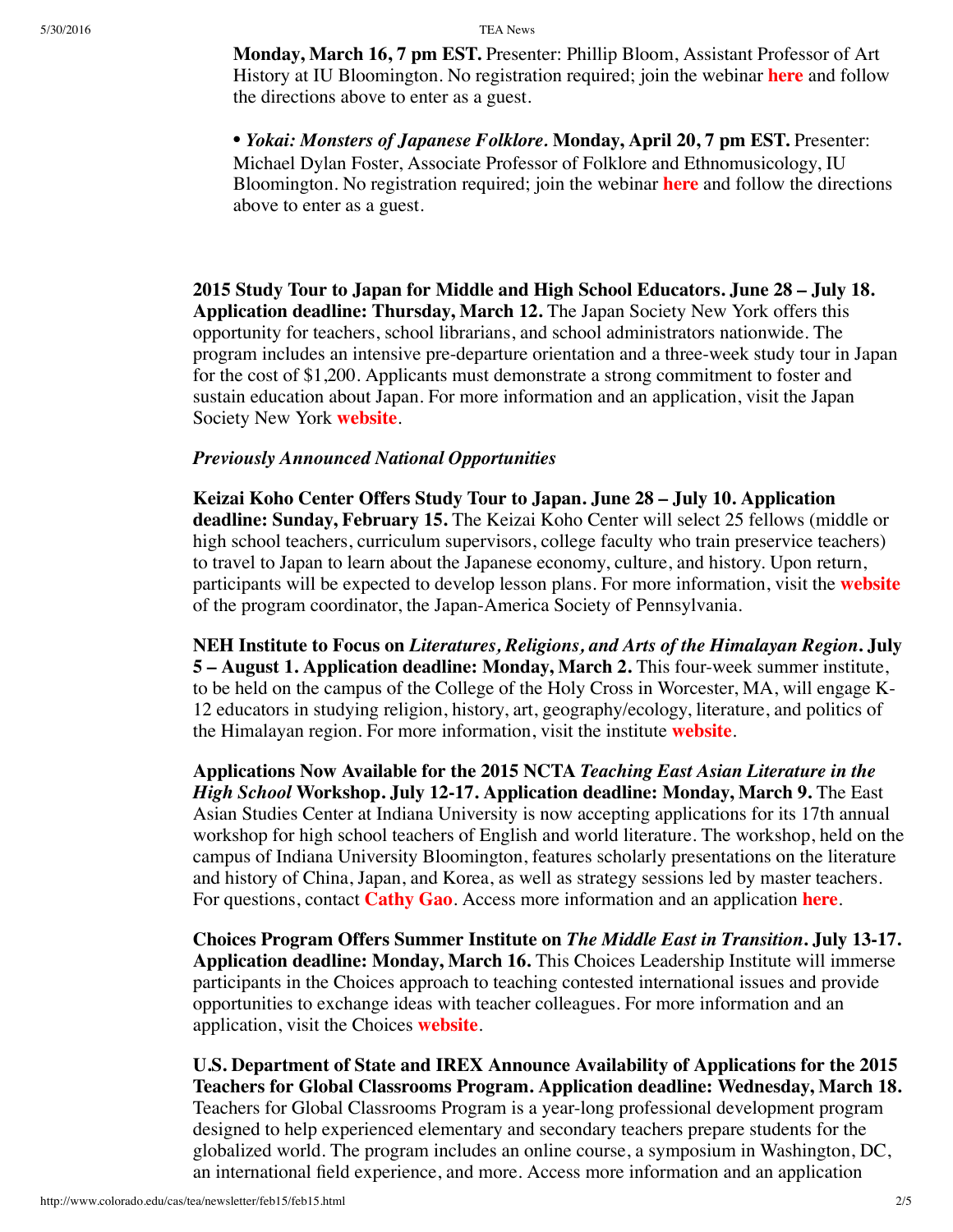#### **[here](http://www.irex.org/application/teachers-global-classrooms-tgc-american-teachers-application-information)**.

**Global Exploration for Educators Organization (GEEO) Offers Summer Study Tour of China. June 28 – July 18.** GEEO is offering a three-week travel program to China, open to all educators. The tour includes Beijing, Xi'an, and other cities, as well as the Panda Research Center, Tiger Leaping Gorge, and other sites. For more information, including costs, visit the GEEO **[website](http://www.geeo.org/tours/China/)**.

**The Five College Center for East Asian Studies Offers Webinar on** *The Great Wave of Hokusai and the Great Wave of 3-11: Japanese Artists' Responses to Nature.* **Wednesday, April 15, 7:00-8:00 pm EDT.** This webinar will be presented by Willamarie Moore of the Museum of Fine Arts Boston. Registration is available **[here](https://attendee.gotowebinar.com/register/4135220713692853762)**.

**Explore Korean History, Culture, Contemporary Issues, and Korean Americans at the USC-KAFE Summer Seminar for K-12 Teachers. July 12-17.** This collaborative program of the Korea Academy for Educators (KAFE) and USC Korean Studies Institute is sponsored by the Korea Foundation and held on the USC campus. Successful applicants will demonstrate interest in learning about Korean history and culture and the ability to create lessons based on what they learn. Fellowships will cover travel expenses, hotel, and some meals. For more information, visit the KAFE **[website](http://www.koreaacademy.org/)** or email **[daniel@koreaacademy.org](mailto:daniel@koreaacademy.org)**.

## <span id="page-2-0"></span>**Colorado Programs**

### **Center for Asian Studies Announces Events of Interest to Teachers**

CU's Center for Asian Studies hosts a variety of Asia-related events each month. Three upcoming events of potential interest to teachers are listed below. More information is available on the CAS **[website](http://cas.colorado.edu/speaker-series)**.

*•* **Film Screenings:** *The Land of Many Palaces* **and** *Mountain Town.* **Thursday, February 12, 4 pm.** *The Land of Many Palaces* follows a Chinese government official attempting to convince farmers that their lives would be better in the city and a farmer pressured to move as China rapidly urbanizes. *Mountain Town* profiles a town in China built as a replica of Jackson Hole, Wyoming. The free screenings will be held in Hellems 211 on the CU Boulder campus.

*• Dance Arirang: Traditional Korean Dance and Music by Lee Mi Sook Dance Company of South Korea.* **Wednesday, February 18, 6 pm.** This event honoring American veterans of the Korean War will be held in the Old Main Chapel on the CU Boulder Campus.

*• History of the Mongol Empire.* **Wednesday, March 11, 4 pm.** Professor Morris Rossabi of the City University of New York will present this lecture. Specific campus location to be determined.

**Facing History Offers Workshop on** *The Nanjing Atrocities: Crimes of War***. Tuesday, March 3, 8 am - 4 pm.** This daylong workshop will model a pedagogical approach to teaching difficult historical events through a case study of the Nanjing atrocities. Participants will receive a copy of Facing History's new resource on Nanjing. Particularly recommended